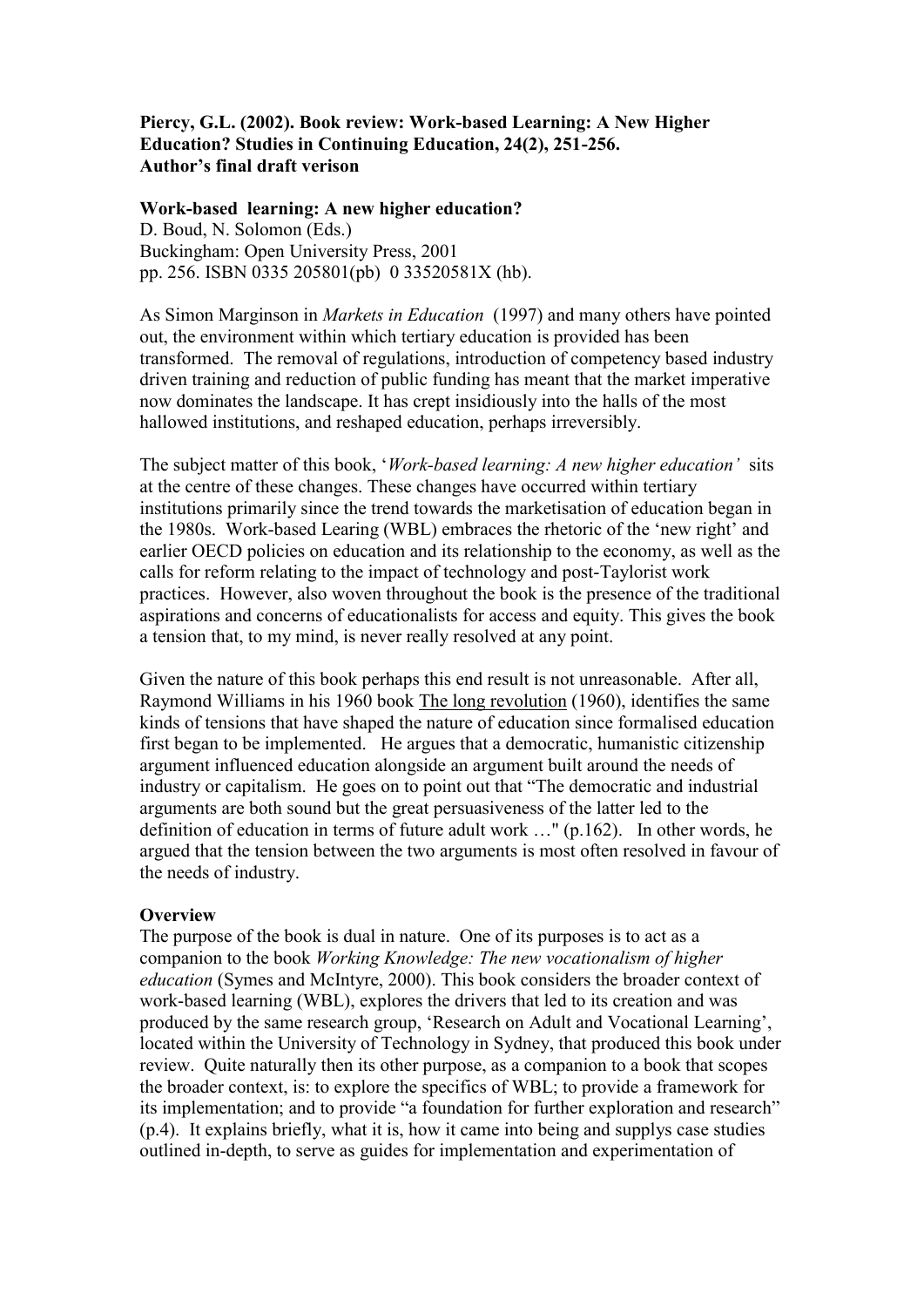WBL, to establish best practice, for those brave enough to want to follow in these pioneer footsteps. It is important to note, however, that it is not a how-to-do-it-book.

The content of the book primarily reflects its contributors and the role they have within their institutions. There are seventeen contributors, of which five are women. They are from both Great Britain and Australia and all but two are from educational institutions.

The book is divided into three parts. Part one, 'Framing Work-based Learning' includes four chapters. I feel that these chapters are well integrated and flow nicely together. They introduce ideas that are explored and reinforced later in the book, which provides a framework for the second and third parts. Within this first part they attempt to define what WBL is, outline how it is distinct from other attempts to link education and the workplace together, explore its context, the challenges it presents, and how to create its curriculum and infrastructure.

After reading the first part, entitled "Framing Work-based Learning", you are left with a clear understanding that the WBL authors are concerned with: learning that occurs entirely in the workplace through a partnership between the educational institution, the employer organisation and the student/employee. The authors argue that this partnership is pivotal to ensure that the WBL is not only for the elite but is accessible by most employees within the employer/organisation partnered. This concept presents many challenges to each of the parties involved. The challenged presented to the university staff is how to make the curriculum work, firstly, for the organisation, in order to meet their economic needs and, secondly, for the employees in order to make their qualification transferable. One of the challenges presented to the employer is the constraints of the University system. In other words, the administration and the process of committee based decision-making. By far the most important challenges are those posed to the employee. The employee must be self-directed with only occasional meetings with supervisors rather than classes and they must accommodate the new requirements of WBL in their typical worklife and more worryingly in their homelife. (work on challenge part) These challenges, however, are not always addressed fully by the material presented in either section one or in the case study section.

The purpose of the second part of the book, entitled 'Case Studies', is to provide a platform for the case studies. The first three chapters (5-7) begin well, they link into one another as the first explains how WBL could not have come into being without the presence of modular (CBT based) learning that is linked onto a framework and the entrance of recognition of prior learning. The second relates how it can, and has, worked initially and the third reflects on this. All three are from Britain and all three reflect inisights taken from the earliest stages of its implementation there. After the first three chapters, the case studies no longer deal with the history and development of WBL but rather how it works within each author"s insitution. Unfortunately, this creates a disjointness that gives a feel of fragmentation to the section section of this part of the book. These studies are taken from a variety of perspectives and locations: from traditional liberal humanistic (Chapter 9) to that of a workplace (Chapters 8 and 11) and from Australian (Chapters 10 and 11) as well as British locations.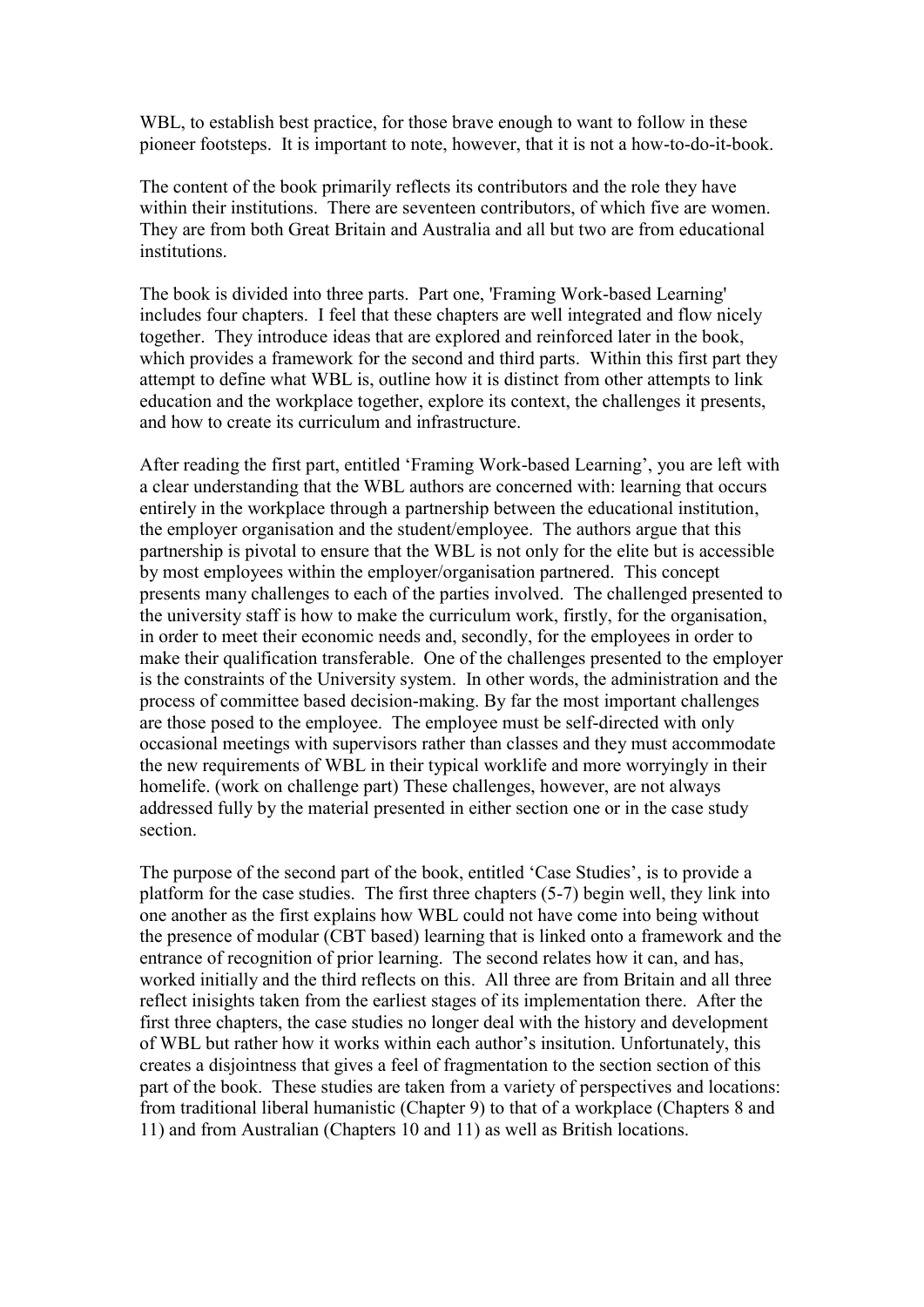The purpose of the third part of the book, entitled Past, Present and Future", is to review the current context of WBL. The first chapter (Chapter 14) addresses many of the issues raised in the case studies and examines the contextual environment of WBL. The second chapter (Chapter 15) links back to the introduction, outlines the nature of the relationship between the parties and more importantly identifies areas for research and investigation.

Overall, the book explores several themes that are in the form of questions, no doubt to keep in tune with the title"s question mark. They are stated on the first page of the first chapter: What is work-based learning and what is it trying to do? What examples exist of the practices it is promoting? What are the issues involved? What problems and difficulties need to be addressed if it is to be effective? I am particulary interested in the book"s exploration of these last two themes as they expose the important tension I have mentioned earlier, that is, the tension between the vision of lifelong learning eschewed by the OECD from the mid-1980s to the late 1990s and the vision which embraced the notions of access and equity. Chapter 14 in particular reflects this discourse explicitly and explains its role in the context of WBL.

The major weaknesses in the book are threefold: the lack of consideration/coverage given to the perspective of the students, the problems that managerial prerogative causes the students and the seemingly complete acceptance of the market imperative and its influence on the tertiary system.

Given the on-going tension around lifelong learning and equity issues, hinted at above, it seems to me that one of the most important elements left out of this book is the perspective of the student. No where in the case studies do the authors discuss how WBL is evaluated by the students except in the form of reflective practices that are encouraged to complete as part of the curriculum. The isolation of the students is glossed over simply by stating that those in a large business should be encouraged to form study groups. Where is the information which discusses how this impacts on the lives of these workers? They not only have to do their job but now have to do assignments that reach beyond the needs of their immediate duties to further develop their company rather than themselves. Although their WBL might be locked into a career path, what is not so clear is how it is locked into their personal development.

(need to work on points of this para) In addition, many authors frame their discussions in terms of the company rather than the student. From the case studies, it is clear that some organisations do respond to the challenge of making education meaningful to the employee. Some at least ensure that it is portable on their country"s qualifications framework. However, there is little discussion in this book that WBL may simply intensify the learners' work, rather than extend their potential in meaninful ways. There is also little recognition that a transdisciplinary hot potch may result from a learners" participation in WBL. This does not make the learning easily portable into another insitution nor into more formalised education programmes.

A second weakness in the book concerns its lack of discussion of managerial perogative, that is, the inherant inequity of power to the advantage of management in the employer/manager – employee relationship. Throughout the book, there ia a dominant argument that the partnership model is essential to ensure that education does not go to the elite. They do not acknowledge that most companies that have the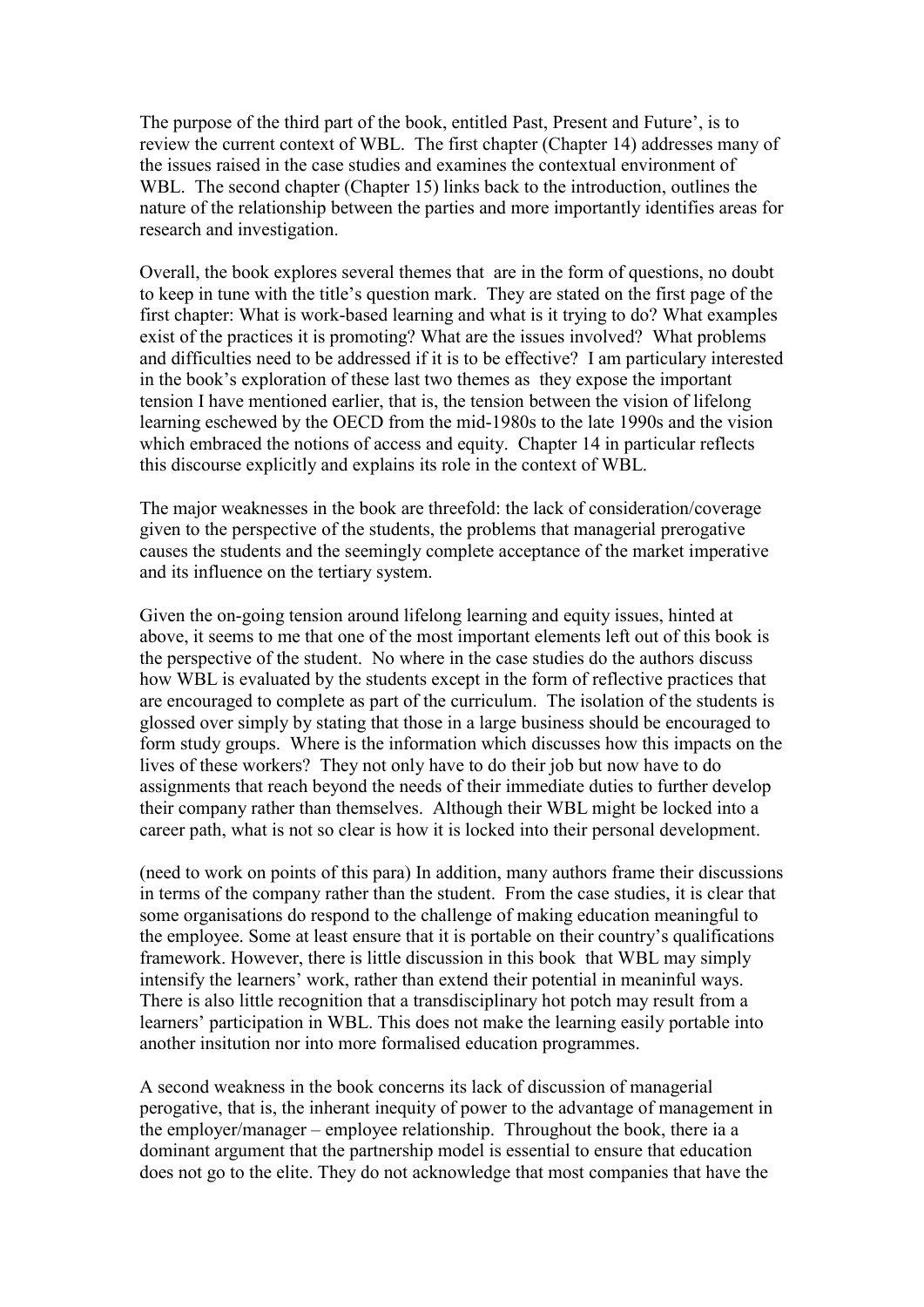ability to train their workforces to this extent have already ensured that their workforce is an 'elite' in other words these students are already in a situation of priviliaged position. WBL is not accessible by all. It is provided primarily by a particular kind of corporate company that invests in training and is willing to work with tertiary insititutions.

As well, the book does not adequately explore that possibility that educational providers may function primarily to serve mangerial prerogatives in order to ensure a longterm partnership with the company in return for a constant supply of student numbers to boost their enrollments. This kind of discussion of the impact of market competition on tertiary insitutions is an important one and sadly lacking. When they avoid this kind of analysis, the authors do not acknowledge the inherant inequity in the employment relationship. Those who wish to pursue social justice would wish to alter this inequity but nowhere do any of the authors mention union involvement or any other kind of collective employee input.

Finally, I consider it a weakness that the book seems to accept the market imperative and its influence on the tertiary system. Because it is based on an individualised conception of education, it necessarily is shaped by, and supports, the ideas of the 'new right', particularly those that relate to the free market, individual freedom and choice (King, 1987). But this ideology that shaped the education system to the point where this kind of learning becomes viable even necessary, is not identified nor dealt with. For this the authors might be forgiven for it is more the task of its companion book to deal with context. However, since they do not acknowledge the underlying political ideology of the new right, they provide no guiding light to those who would attempt to redress its impact and reshape their thinking. This critique may be harsh but I think that the authors have to explore their ideas beyond the defense of their curriculum or call themselves training consultants rather than educationalists.

The book is not without its strengths. One of the strengths is the case studies and the strong, clear examples that they give of the challenges to be encountered in the world of WBL. Another is the way in which the chapters set out the context and gel together with the chapters in the last section. This, I think, is a clever product of common authorship which threads key ideas, to different degrees, through the first and last section. The book does attempt to resolve the immediate problems that have arisen under WBL but ultimately, however, the way that the book does this also reveals its weakness.

In the end, I do not feel that the practices outlined in the book encourage postcompulsory education to mediate between capitalism and social democracy but rather to act as a creature of capitalism. Therefore, I do not think that this book extends the search for social justice even though it does discuss the potential of WBL to provide further pathways into tertiary education institutions and therefore extend opportunities for lifelong learning.

However, in my opinion the book does fulfil its purpose, it remains throughout a halfway house that provides, snippets of information to aid those who wish to implement WBL, and enough contextual information to aid those who wish to understand. No where does it purport to know the best and only way, it offers only suggestions as to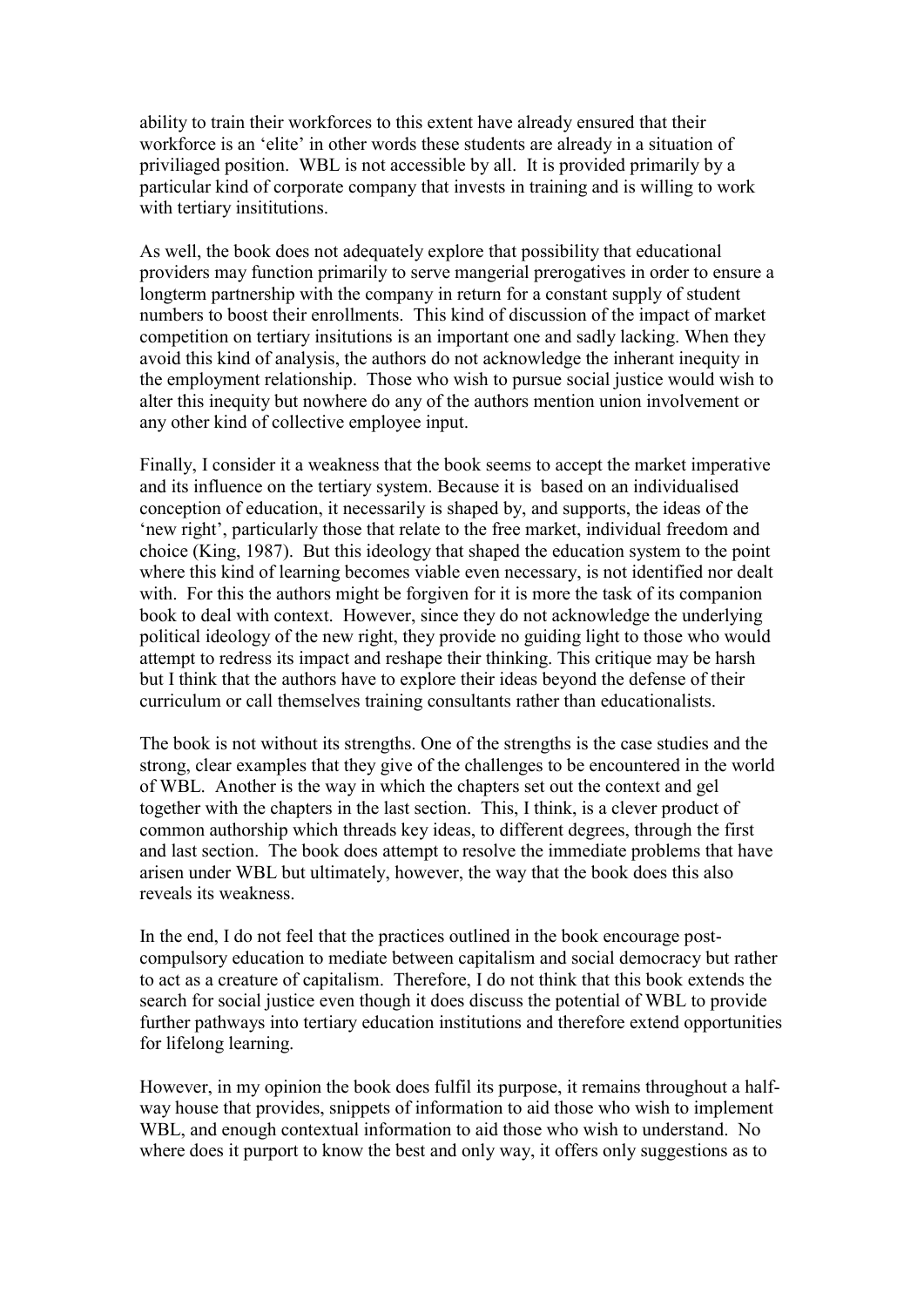how to proceed, and presents models through the case studies for the reader to filter through in order to find what best practice suits their situation.

The ideas within the book are well-documented and have been explored at different times under different issues because I see WBL as another facet on the education debate that has raged since various education reforms such as CBT were first introduced under the need to make education more responsive to the needs of the economy and industry.

In sum, this book provides information to educationalists, employers and employees who wish to plunge into the challenging field of WBL. It also provides, for those of us that sit in our pockets of resistance, sunk in our worlds of tradition, a rationale to enable us to understand why such education could take place, even if it does not completely provide us with enough inspiration to leave the nest. Training and human resource practitioners who seek more innovative ways of training their workforce could also find this a useful resource as it explains an avenue that they may explore.

This book is particularly relevant to countries that have linked their education system to the needs of their economy and have introduced the policies and practices associated with CBT. These include a National Qualifications Framework that allows for portability and pathways, recognition of prior learning, modular learning with unit standards where the method of learning and delivery can be flexible but not the curriculmum itself. Where countries do not have these types of systems in place it will be more difficult to implement the WBL presented in this book.

This book should be used as a guide to those who wish to implement WBL, as its insights allow the practitioner to be ready for potential problems and challenges, and it provides best practice for implementation. Furthermore, although I feel it has several serious weaknesses, the book does throw out a challenge to those who resist the market imperative in education. It does this by acknowledging that the policies and practices are here to stay and gives institutions another way of survival in an environment that offers less financial support than previously received in countries such as, Britain, Australia and New Zealand. This challenge lifts the book from a practical one, which offers examples of how to implement an education programme, to a book that adds to the growing debate of how tertiary institutions can survive the onslaught of the market imperative.

### **References**

Marginson, S. (1997). **Markets in education**. Sydney: Allen & Unwin.

Williams, R. (1961/1980). **The long revolution**. Harmondsworth: Penguin.

# King, D. (1987). **The New Right: Politics, Markets and Citizenship.** Basingstoke: Macmillian

Gemma Piercy Dept of Sociology and Social Policy Faculty of Arts and Social Sciences University of Waikato